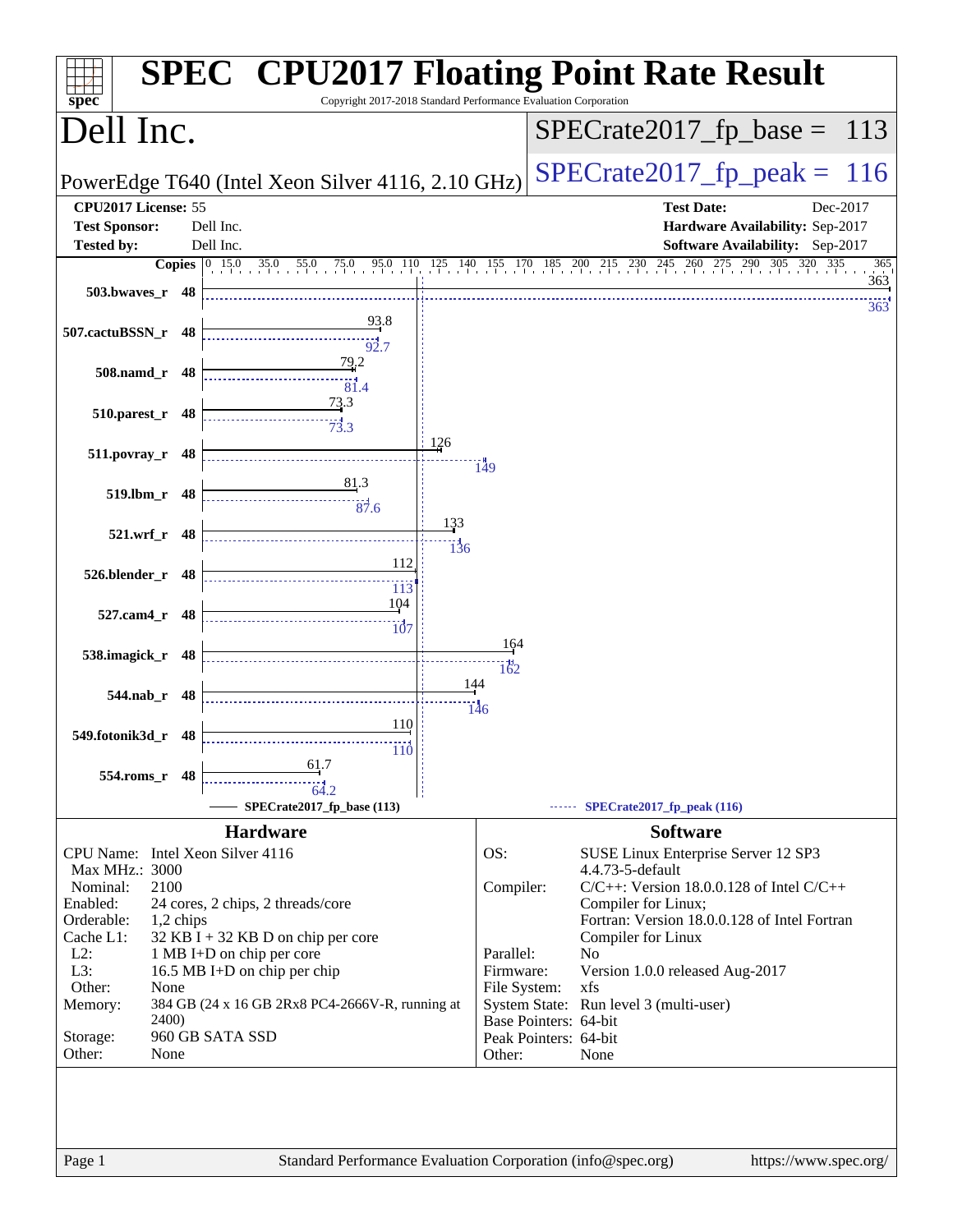| <b>SPEC CPU2017 Floating Point Rate Result</b>                                     |                                                      |                |              |                |              |                |                               |               |                |              |                                 |              |                |              |
|------------------------------------------------------------------------------------|------------------------------------------------------|----------------|--------------|----------------|--------------|----------------|-------------------------------|---------------|----------------|--------------|---------------------------------|--------------|----------------|--------------|
| spec<br>Copyright 2017-2018 Standard Performance Evaluation Corporation            |                                                      |                |              |                |              |                |                               |               |                |              |                                 |              |                |              |
| Dell Inc.                                                                          |                                                      |                |              |                |              |                | $SPECTate2017_fp\_base = 113$ |               |                |              |                                 |              |                |              |
| $SPECTate2017$ _fp_peak = 116<br>PowerEdge T640 (Intel Xeon Silver 4116, 2.10 GHz) |                                                      |                |              |                |              |                |                               |               |                |              |                                 |              |                |              |
|                                                                                    | CPU2017 License: 55<br><b>Test Date:</b><br>Dec-2017 |                |              |                |              |                |                               |               |                |              |                                 |              |                |              |
| <b>Test Sponsor:</b>                                                               | Dell Inc.                                            |                |              |                |              |                |                               |               |                |              | Hardware Availability: Sep-2017 |              |                |              |
| <b>Tested by:</b>                                                                  | Dell Inc.                                            |                |              |                |              |                |                               |               |                |              | <b>Software Availability:</b>   |              | $Sep-2017$     |              |
| <b>Results Table</b>                                                               |                                                      |                |              |                |              |                |                               |               |                |              |                                 |              |                |              |
|                                                                                    |                                                      |                |              | <b>Base</b>    |              |                |                               |               |                |              | Peak                            |              |                |              |
| <b>Benchmark</b>                                                                   | <b>Copies</b>                                        | <b>Seconds</b> | <b>Ratio</b> | <b>Seconds</b> | <b>Ratio</b> | <b>Seconds</b> | Ratio                         | <b>Copies</b> | <b>Seconds</b> | <b>Ratio</b> | <b>Seconds</b>                  | <b>Ratio</b> | <b>Seconds</b> | <b>Ratio</b> |
| 503.bwayes r                                                                       | 48                                                   | 1324           | 364          | 1324           | 363          | 1326           | 363                           | 48            | 1324           | 363          | 1324                            | 364          | 1325           | 363          |
| 507.cactuBSSN_r                                                                    | 48                                                   | 646            | 94.1         | 648            | 93.8         | 650            | 93.5                          | 48            | 655            | 92.7         | 655                             | 92.8         | 659            | 92.3         |
| 508.namd r                                                                         | 48                                                   | 578            | 78.9         | 576            | 79.2         | 565            | 80.7                          | 48            | 560            | 81.4         | 560                             | 81.4         | 562            | 81.2         |
| $510.parest_r$                                                                     | 48                                                   | 1704           | 73.7         | 1728           | 72.7         | 1713           | 73.3                          | 48            | 1715           | 73.2         | 1713                            | 73.3         | 1708           | 73.5         |
| 511.povray_r                                                                       | 48                                                   | 890            | 126          | 903            | 124          | 887            | 126                           | 48            | 750            | 149          | 750                             | 150          | 756            | 148          |
| 519.lbm r                                                                          | 48                                                   | 622            | 81.3         | 622            | 81.3         | 622            | 81.3                          | 48            | 577            | 87.6         | 577                             | 87.6         | 577            | 87.7         |
| 521.wrf r                                                                          | 48                                                   | 812            | 132          | 810            | 133          | 808            | 133                           | 48            | 790            | 136          | 790                             | 136          | 790            | 136          |
| 526.blender r                                                                      | 48                                                   | 651            | 112          | 650            | 112          | 647            | 113                           | 48            | 649            | 113          | 644                             | 113          | 651            | 112          |
| 527.cam4_r                                                                         | 48                                                   | 808            | 104          | 808            | 104          | 806            | 104                           | 48            | 788            | 107          | 789                             | 106          | 787            | 107          |
| 538.imagick_r                                                                      | 48                                                   | 727            | 164          | 728            | 164          | 726            | 164                           | 48            | 738            | 162          | 735                             | 162          | 727            | 164          |
| $544$ .nab_r                                                                       | 48                                                   | 562            | 144          | 563            | 143          | 561            | 144                           | 48            | 556            | 145          | 552                             | 146          | 554            | <b>146</b>   |
| 549.fotonik3d r                                                                    | 48                                                   | 1704           | 110          | 1703           | 110          | 1701           | 110                           | 48            | 1703           | <b>110</b>   | 1702                            | 110          | 1703           | 110          |
| 554.roms r                                                                         | 48                                                   | 1231           | 61.9         | 1237           | 61.6         | 1236           | 61.7                          | 48            | 1187           | 64.2         | 1185                            | 64.4         | 1190           | 64.1         |
| $SPECrate2017_fp\_base =$                                                          |                                                      |                | 113          |                |              |                |                               |               |                |              |                                 |              |                |              |
| $SPECrate2017_fp_peak =$                                                           |                                                      |                | 116          |                |              |                |                               |               |                |              |                                 |              |                |              |

Results appear in the [order in which they were run.](http://www.spec.org/auto/cpu2017/Docs/result-fields.html#RunOrder) Bold underlined text [indicates a median measurement.](http://www.spec.org/auto/cpu2017/Docs/result-fields.html#Median)

#### **[Submit Notes](http://www.spec.org/auto/cpu2017/Docs/result-fields.html#SubmitNotes)**

 The numactl mechanism was used to bind copies to processors. The config file option 'submit' was used to generate numactl commands to bind each copy to a specific processor. For details, please see the config file.

## **[Operating System Notes](http://www.spec.org/auto/cpu2017/Docs/result-fields.html#OperatingSystemNotes)**

Stack size set to unlimited using "ulimit -s unlimited"

## **[General Notes](http://www.spec.org/auto/cpu2017/Docs/result-fields.html#GeneralNotes)**

Environment variables set by runcpu before the start of the run: LD\_LIBRARY\_PATH = "/home/cpu2017/lib/ia32:/home/cpu2017/lib/intel64:/home/cpu2017/je5.0.1-32:/home/cpu2017/je5.0.1-64"

 Binaries compiled on a system with 1x Intel Core i7-4790 CPU + 32GB RAM memory using Redhat Enterprise Linux 7.4 Transparent Huge Pages enabled by default Prior to runcpu invocation Filesystem page cache synced and cleared with: sync; echo 3> /proc/sys/vm/drop\_caches runcpu command invoked through numactl i.e.: numactl --interleave=all runcpu <etc>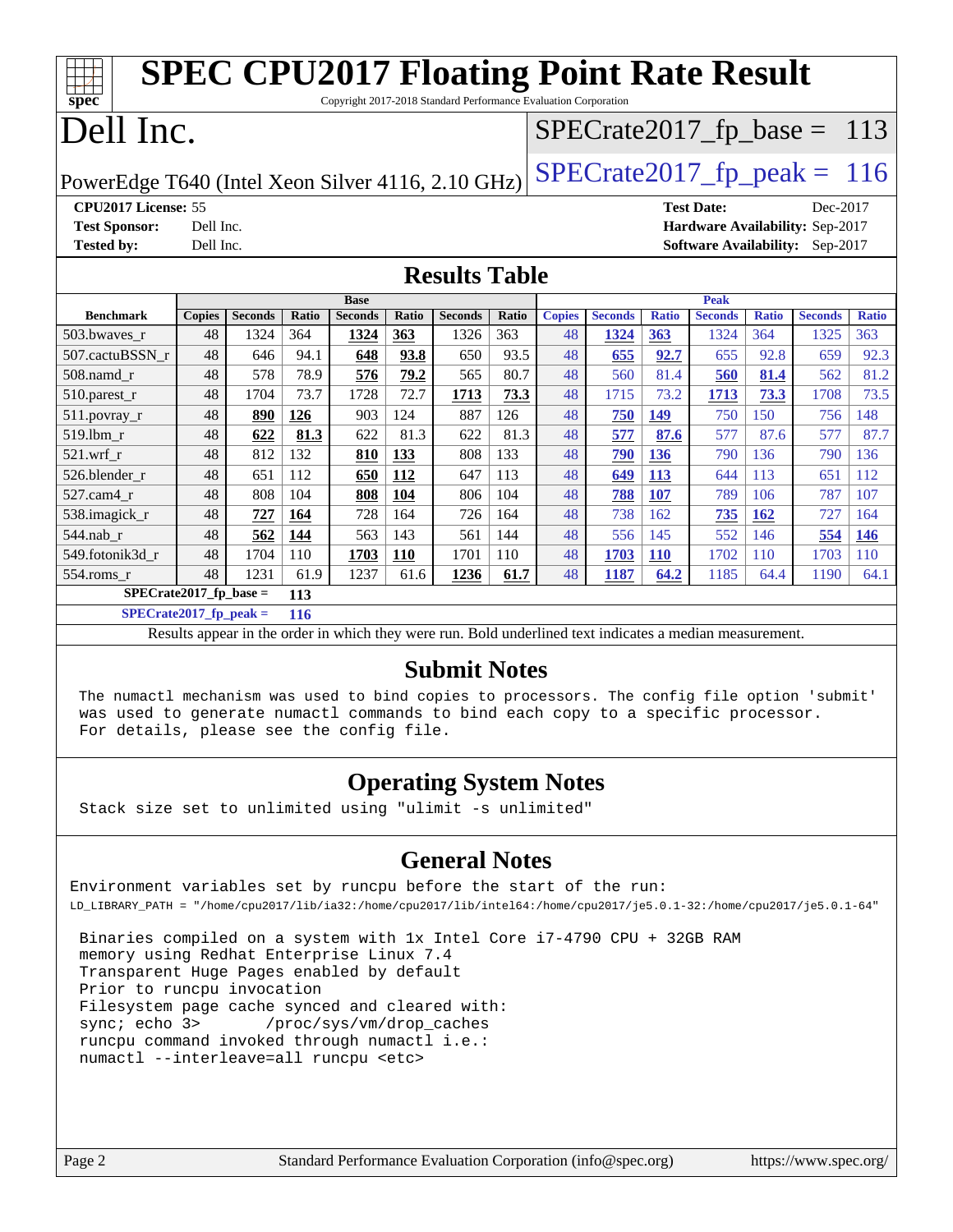| spec <sup>®</sup>                                                                                                                                                                                                                                                                                                                                                                                                                                                                                                                                                                                                                                                                                                                                                                                                                                                                                                                                                                                                                                                                                                                                                                                                                                                                                                                             | Copyright 2017-2018 Standard Performance Evaluation Corporation                                                                                    | <b>SPEC CPU2017 Floating Point Rate Result</b>                                                                                                                                                            |                       |
|-----------------------------------------------------------------------------------------------------------------------------------------------------------------------------------------------------------------------------------------------------------------------------------------------------------------------------------------------------------------------------------------------------------------------------------------------------------------------------------------------------------------------------------------------------------------------------------------------------------------------------------------------------------------------------------------------------------------------------------------------------------------------------------------------------------------------------------------------------------------------------------------------------------------------------------------------------------------------------------------------------------------------------------------------------------------------------------------------------------------------------------------------------------------------------------------------------------------------------------------------------------------------------------------------------------------------------------------------|----------------------------------------------------------------------------------------------------------------------------------------------------|-----------------------------------------------------------------------------------------------------------------------------------------------------------------------------------------------------------|-----------------------|
| Dell Inc.                                                                                                                                                                                                                                                                                                                                                                                                                                                                                                                                                                                                                                                                                                                                                                                                                                                                                                                                                                                                                                                                                                                                                                                                                                                                                                                                     |                                                                                                                                                    | $SPECrate2017_fp\_base = 113$                                                                                                                                                                             |                       |
| PowerEdge T640 (Intel Xeon Silver 4116, 2.10 GHz)                                                                                                                                                                                                                                                                                                                                                                                                                                                                                                                                                                                                                                                                                                                                                                                                                                                                                                                                                                                                                                                                                                                                                                                                                                                                                             |                                                                                                                                                    | $SPECrate2017fp peak = 116$                                                                                                                                                                               |                       |
| CPU2017 License: 55                                                                                                                                                                                                                                                                                                                                                                                                                                                                                                                                                                                                                                                                                                                                                                                                                                                                                                                                                                                                                                                                                                                                                                                                                                                                                                                           |                                                                                                                                                    | <b>Test Date:</b>                                                                                                                                                                                         | Dec-2017              |
| <b>Test Sponsor:</b><br>Dell Inc.<br>Dell Inc.                                                                                                                                                                                                                                                                                                                                                                                                                                                                                                                                                                                                                                                                                                                                                                                                                                                                                                                                                                                                                                                                                                                                                                                                                                                                                                |                                                                                                                                                    | Hardware Availability: Sep-2017                                                                                                                                                                           |                       |
| <b>Tested by:</b>                                                                                                                                                                                                                                                                                                                                                                                                                                                                                                                                                                                                                                                                                                                                                                                                                                                                                                                                                                                                                                                                                                                                                                                                                                                                                                                             |                                                                                                                                                    | <b>Software Availability:</b> Sep-2017                                                                                                                                                                    |                       |
|                                                                                                                                                                                                                                                                                                                                                                                                                                                                                                                                                                                                                                                                                                                                                                                                                                                                                                                                                                                                                                                                                                                                                                                                                                                                                                                                               | <b>Platform Notes</b>                                                                                                                              |                                                                                                                                                                                                           |                       |
| BIOS settings:<br>Sub NUMA Cluster enabled<br>Virtualization Technology disabled<br>System Profile set to Custom<br>CPU Performance set to Maximum Performance<br>C States set to Autonomous<br>C1E disabled<br>Uncore Frequency set to Dynamic<br>Energy Efficiency Policy set to Performance<br>Memory Patrol Scrub disabled<br>Logical Processor enabled<br>CPU Interconnect Bus Link Power Management disabled<br>PCI ASPM L1 Link Power Management disabled<br>Sysinfo program /home/cpu2017/bin/sysinfo<br>Rev: r5797 of 2017-06-14 96c45e4568ad54c135fd618bcc091c0f<br>running on linux-3eu1 Mon Dec 18 18:04:42 2017<br>SUT (System Under Test) info as seen by some common utilities.<br>For more information on this section, see<br>https://www.spec.org/cpu2017/Docs/config.html#sysinfo<br>From /proc/cpuinfo<br>model name : Intel(R) Xeon(R) Silver 4116 CPU @ 2.10GHz<br>"physical id"s (chips)<br>2<br>48 "processors"<br>cpu cores $: 12$<br>siblings : 24<br>physical 0: cores 0 1 2 3 4 5 8 9 10 11 12 13<br>physical 1: cores 0 1 2 3 4 5 8 9 10 11 12 13<br>From lscpu:<br>Architecture:<br>$CPU$ op-mode( $s$ ):<br>Byte Order:<br>CPU(s):<br>On-line $CPU(s)$ list:<br>Thread(s) per core:<br>Core(s) per socket:<br>Socket(s):<br>NUMA $node(s):$<br>Vendor ID:<br>CPU family:<br>Model:<br>Model name:<br>Stepping: | x86_64<br>$32$ -bit, $64$ -bit<br>Little Endian<br>48<br>$0 - 47$<br>2<br>12<br>2<br>4<br>GenuineIntel<br>6<br>85<br>4<br>(Continued on next page) | cores, siblings (Caution: counting these is hw and system dependent. The following<br>excerpts from /proc/cpuinfo might not be reliable. Use with caution.)<br>Intel(R) Xeon(R) Silver 4116 CPU @ 2.10GHz |                       |
| Page 3                                                                                                                                                                                                                                                                                                                                                                                                                                                                                                                                                                                                                                                                                                                                                                                                                                                                                                                                                                                                                                                                                                                                                                                                                                                                                                                                        | Standard Performance Evaluation Corporation (info@spec.org)                                                                                        |                                                                                                                                                                                                           | https://www.spec.org/ |
|                                                                                                                                                                                                                                                                                                                                                                                                                                                                                                                                                                                                                                                                                                                                                                                                                                                                                                                                                                                                                                                                                                                                                                                                                                                                                                                                               |                                                                                                                                                    |                                                                                                                                                                                                           |                       |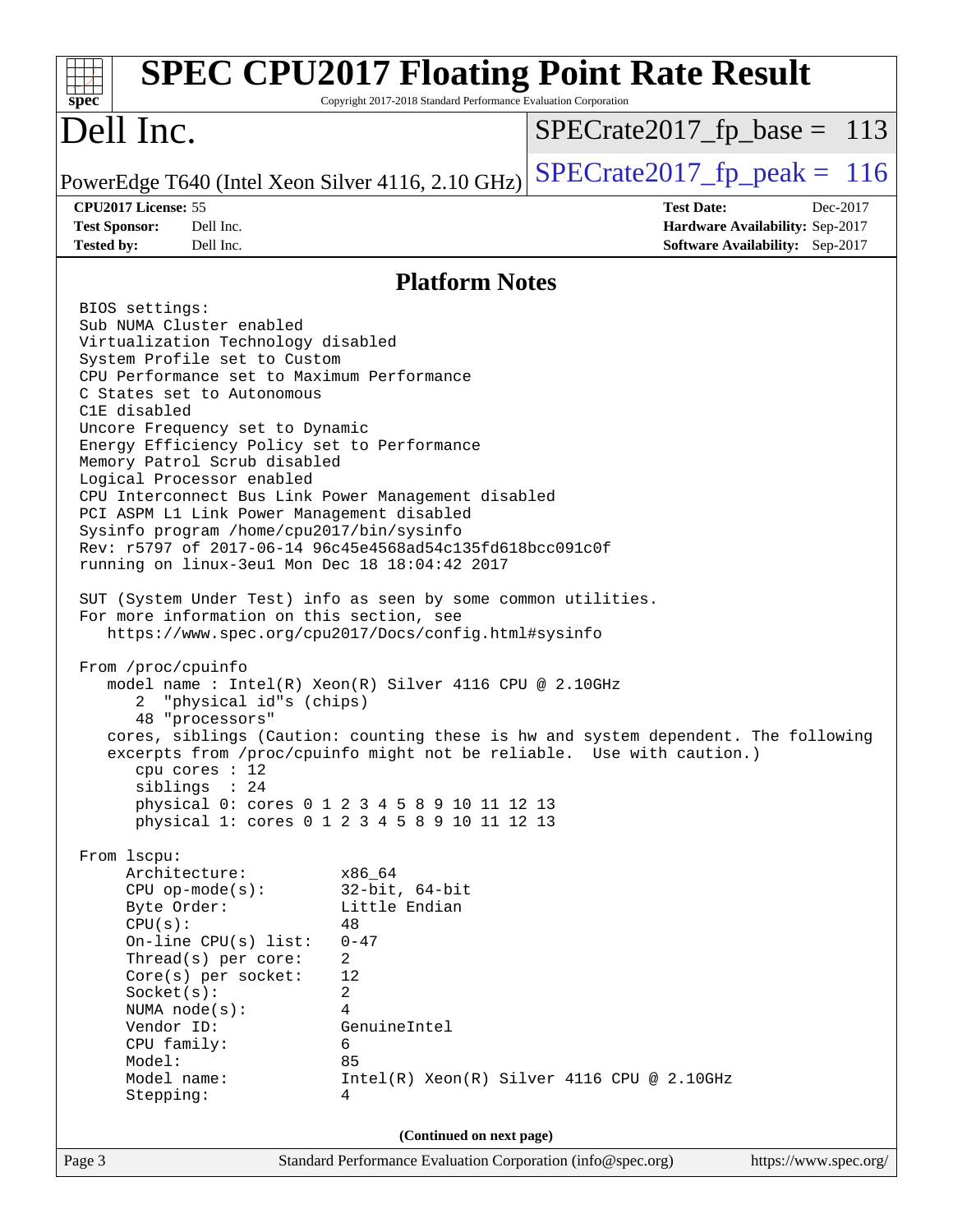| Copyright 2017-2018 Standard Performance Evaluation Corporation<br>$spec^*$                                                                                                                                                                                                                                                                                                                                                                                                                                                                                                                                                                                                                                                                                                                                                                                                                                                                                                                                                                                                                                                                                                                                                                                                                                                                                                                                                                                                                                                                                                                                                                                                                                                                                                                                                                                                                                                                                                                                                                                                        |
|------------------------------------------------------------------------------------------------------------------------------------------------------------------------------------------------------------------------------------------------------------------------------------------------------------------------------------------------------------------------------------------------------------------------------------------------------------------------------------------------------------------------------------------------------------------------------------------------------------------------------------------------------------------------------------------------------------------------------------------------------------------------------------------------------------------------------------------------------------------------------------------------------------------------------------------------------------------------------------------------------------------------------------------------------------------------------------------------------------------------------------------------------------------------------------------------------------------------------------------------------------------------------------------------------------------------------------------------------------------------------------------------------------------------------------------------------------------------------------------------------------------------------------------------------------------------------------------------------------------------------------------------------------------------------------------------------------------------------------------------------------------------------------------------------------------------------------------------------------------------------------------------------------------------------------------------------------------------------------------------------------------------------------------------------------------------------------|
| Dell Inc.<br>$SPECrate2017_fp\_base = 113$                                                                                                                                                                                                                                                                                                                                                                                                                                                                                                                                                                                                                                                                                                                                                                                                                                                                                                                                                                                                                                                                                                                                                                                                                                                                                                                                                                                                                                                                                                                                                                                                                                                                                                                                                                                                                                                                                                                                                                                                                                         |
| $SPECrate2017_fp\_peak = 116$<br>PowerEdge T640 (Intel Xeon Silver 4116, 2.10 GHz)                                                                                                                                                                                                                                                                                                                                                                                                                                                                                                                                                                                                                                                                                                                                                                                                                                                                                                                                                                                                                                                                                                                                                                                                                                                                                                                                                                                                                                                                                                                                                                                                                                                                                                                                                                                                                                                                                                                                                                                                 |
| CPU2017 License: 55<br><b>Test Date:</b><br>Dec-2017<br><b>Test Sponsor:</b><br>Dell Inc.<br>Hardware Availability: Sep-2017<br><b>Tested by:</b><br>Dell Inc.<br>Software Availability: Sep-2017                                                                                                                                                                                                                                                                                                                                                                                                                                                                                                                                                                                                                                                                                                                                                                                                                                                                                                                                                                                                                                                                                                                                                                                                                                                                                                                                                                                                                                                                                                                                                                                                                                                                                                                                                                                                                                                                                  |
| <b>Platform Notes (Continued)</b>                                                                                                                                                                                                                                                                                                                                                                                                                                                                                                                                                                                                                                                                                                                                                                                                                                                                                                                                                                                                                                                                                                                                                                                                                                                                                                                                                                                                                                                                                                                                                                                                                                                                                                                                                                                                                                                                                                                                                                                                                                                  |
| 2095.107<br>CPU MHz:<br>4190.21<br>BogoMIPS:<br>Virtualization:<br>$VT - x$<br>L1d cache:<br>32K<br>Lli cache:<br>32K<br>$L2$ cache:<br>1024K<br>L3 cache:<br>16896K<br>NUMA node0 CPU(s):<br>$0, 4, 8, 12, 16, 20, 24, 28, 32, 36, 40, 44$<br>NUMA nodel CPU(s):<br>1, 5, 9, 13, 17, 21, 25, 29, 33, 37, 41, 45<br>NUMA $node2$ $CPU(s):$<br>2, 6, 10, 14, 18, 22, 26, 30, 34, 38, 42, 46<br>3, 7, 11, 15, 19, 23, 27, 31, 35, 39, 43, 47<br>NUMA node3 CPU(s):<br>Flags:<br>fpu vme de pse tsc msr pae mce cx8 apic sep mtrr pge mca cmov<br>pat pse36 clflush dts acpi mmx fxsr sse sse2 ss ht tm pbe syscall nx pdpelgb rdtscp<br>lm constant_tsc art arch_perfmon pebs bts rep_good nopl xtopology nonstop_tsc<br>aperfmperf eagerfpu pni pclmulqdq dtes64 monitor ds_cpl vmx smx est tm2 ssse3 sdbg<br>fma cx16 xtpr pdcm pcid dca sse4_1 sse4_2 x2apic movbe popcnt tsc_deadline_timer aes<br>xsave avx f16c rdrand lahf_lm abm 3dnowprefetch ida arat epb pln pts dtherm intel_pt<br>tpr_shadow vnmi flexpriority ept vpid fsgsbase tsc_adjust bmil hle avx2 smep bmi2<br>erms invpcid rtm cqm mpx avx512f avx512dq rdseed adx smap clflushopt clwb avx512cd<br>avx512bw avx512vl xsaveopt xsavec xgetbvl cqm_llc cqm_occup_llc pku ospke<br>/proc/cpuinfo cache data<br>cache size : 16896 KB<br>From numactl --hardware WARNING: a numactl 'node' might or might not correspond to a<br>physical chip.<br>$available: 4 nodes (0-3)$<br>node 0 cpus: 0 4 8 12 16 20 24 28 32 36 40 44<br>node 0 size: 95358 MB<br>node 0 free: 95119 MB<br>node 1 cpus: 1 5 9 13 17 21 25 29 33 37 41 45<br>node 1 size: 96759 MB<br>node 1 free: 96511 MB<br>node 2 cpus: 2 6 10 14 18 22 26 30 34 38 42 46<br>node 2 size: 96759 MB<br>node 2 free: 96494 MB<br>node 3 cpus: 3 7 11 15 19 23 27 31 35 39 43 47<br>node 3 size: 96756 MB<br>node 3 free: 96563 MB<br>node distances:<br>$\mathbf{1}$<br>node<br>$\overline{0}$<br>2<br>3<br>0 :<br>10<br>21<br>11<br>21<br>21<br>10<br>21<br>11<br>1:<br>2:<br>11<br>21<br>21<br>10<br>3:<br>21<br>11<br>21<br>10<br>From /proc/meminfo |
| (Continued on next page)<br>Standard Performance Evaluation Corporation (info@spec.org)<br>https://www.spec.org/<br>Page 4                                                                                                                                                                                                                                                                                                                                                                                                                                                                                                                                                                                                                                                                                                                                                                                                                                                                                                                                                                                                                                                                                                                                                                                                                                                                                                                                                                                                                                                                                                                                                                                                                                                                                                                                                                                                                                                                                                                                                         |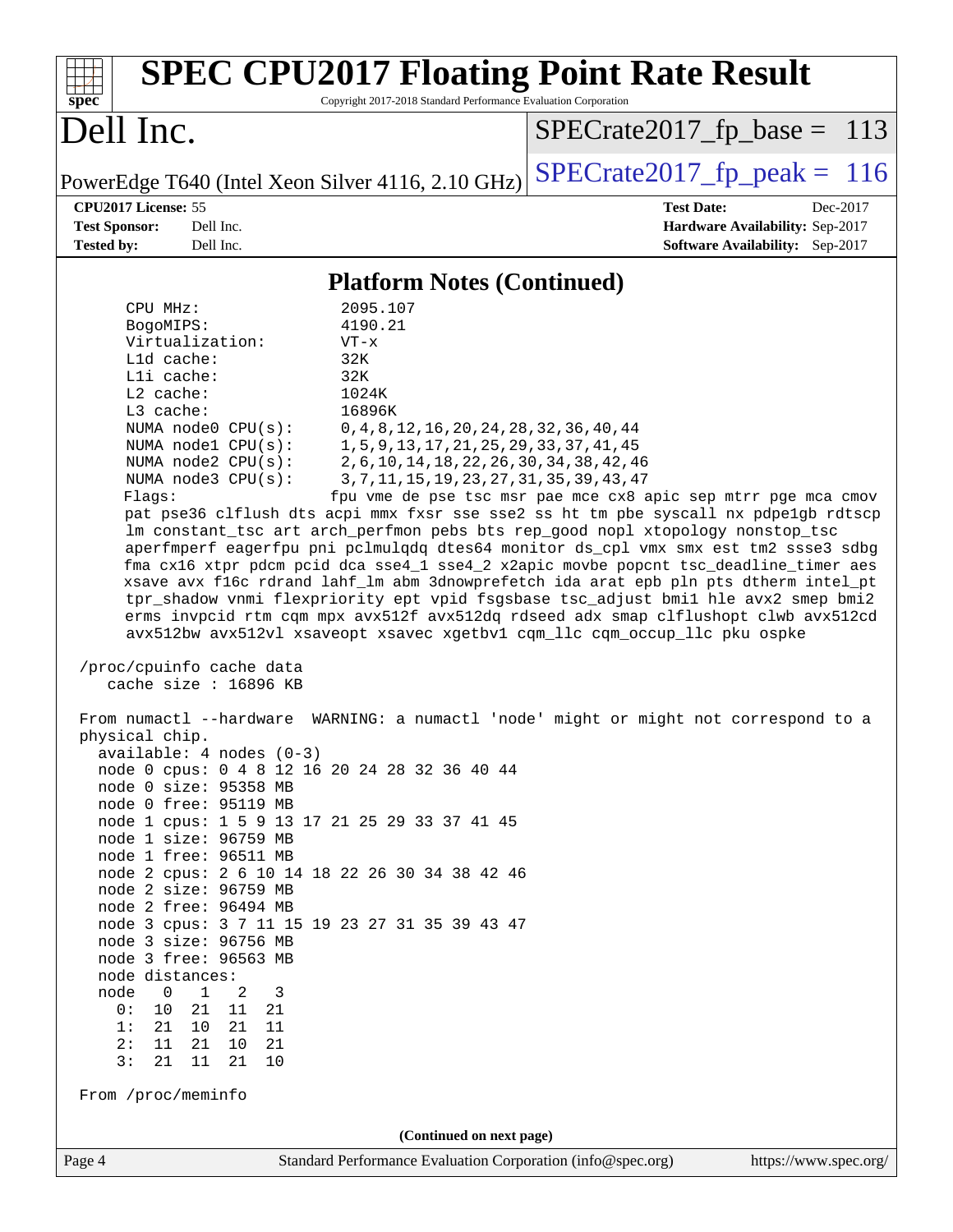| <b>SPEC CPU2017 Floating Point Rate Result</b><br>Copyright 2017-2018 Standard Performance Evaluation Corporation<br>$spec^*$                                                                                                                                                                                                                                                                                                                                                                                                                                                                                                   |                                                                                                            |
|---------------------------------------------------------------------------------------------------------------------------------------------------------------------------------------------------------------------------------------------------------------------------------------------------------------------------------------------------------------------------------------------------------------------------------------------------------------------------------------------------------------------------------------------------------------------------------------------------------------------------------|------------------------------------------------------------------------------------------------------------|
| Dell Inc.                                                                                                                                                                                                                                                                                                                                                                                                                                                                                                                                                                                                                       | $SPECrate2017_fp\_base = 113$                                                                              |
| PowerEdge T640 (Intel Xeon Silver 4116, 2.10 GHz)                                                                                                                                                                                                                                                                                                                                                                                                                                                                                                                                                                               | $SPECTate2017$ _fp_peak = 116                                                                              |
| CPU2017 License: 55<br><b>Test Sponsor:</b><br>Dell Inc.<br><b>Tested by:</b><br>Dell Inc.                                                                                                                                                                                                                                                                                                                                                                                                                                                                                                                                      | <b>Test Date:</b><br>Dec-2017<br>Hardware Availability: Sep-2017<br><b>Software Availability:</b> Sep-2017 |
| <b>Platform Notes (Continued)</b>                                                                                                                                                                                                                                                                                                                                                                                                                                                                                                                                                                                               |                                                                                                            |
| 394888100 kB<br>MemTotal:<br>HugePages_Total:<br>$\Omega$<br>Hugepagesize:<br>2048 kB                                                                                                                                                                                                                                                                                                                                                                                                                                                                                                                                           |                                                                                                            |
| /usr/bin/lsb release -d<br>SUSE Linux Enterprise Server 12 SP3                                                                                                                                                                                                                                                                                                                                                                                                                                                                                                                                                                  |                                                                                                            |
| From /etc/*release* /etc/*version*<br>SuSE-release:<br>SUSE Linux Enterprise Server 12 (x86_64)<br>$VERSION = 12$<br>$PATCHLEVEL = 3$<br># This file is deprecated and will be removed in a future service pack or release.<br># Please check /etc/os-release for details about this release.<br>os-release:<br>NAME="SLES"<br>VERSION="12-SP3"<br>VERSION_ID="12.3"<br>PRETTY_NAME="SUSE Linux Enterprise Server 12 SP3"<br>ID="sles"<br>$ANSI$ _COLOR=" $0:32$ "<br>CPE_NAME="cpe:/o:suse:sles:12:sp3"                                                                                                                        |                                                                                                            |
| uname $-a$ :<br>Linux linux-3eu1 4.4.73-5-default #1 SMP Tue Jul 4 15:33:39 UTC 2017 (b7ce4e4) x86_64<br>x86_64 x86_64 GNU/Linux<br>run-level 3 Dec 18 $06:40$ last=5                                                                                                                                                                                                                                                                                                                                                                                                                                                           |                                                                                                            |
| SPEC is set to: /home/cpu2017<br>Filesystem<br>Type Size Used Avail Use% Mounted on<br>/dev/sda3<br>xfs<br>890G<br>66G 825G 8% /                                                                                                                                                                                                                                                                                                                                                                                                                                                                                                |                                                                                                            |
| Additional information from dmidecode follows. WARNING: Use caution when you interpret<br>this section. The 'dmidecode' program reads system data which is "intended to allow<br>hardware to be accurately determined", but the intent may not be met, as there are<br>frequent changes to hardware, firmware, and the "DMTF SMBIOS" standard.<br>BIOS Dell Inc. 1.0.0 08/09/2017<br>Memory:<br>8x 002C00B3002C 18ASF2G72PDZ-2G6D1 16 GB 2 rank 2666, configured at 2400<br>4x 002C0632002C 18ASF2G72PDZ-2G6D1 16 GB 2 rank 2666, configured at 2400<br>12x 00AD00B300AD HMA82GR7AFR8N-VK 16 GB 2 rank 2666, configured at 2400 |                                                                                                            |
| (End of data from sysinfo program)                                                                                                                                                                                                                                                                                                                                                                                                                                                                                                                                                                                              |                                                                                                            |
|                                                                                                                                                                                                                                                                                                                                                                                                                                                                                                                                                                                                                                 |                                                                                                            |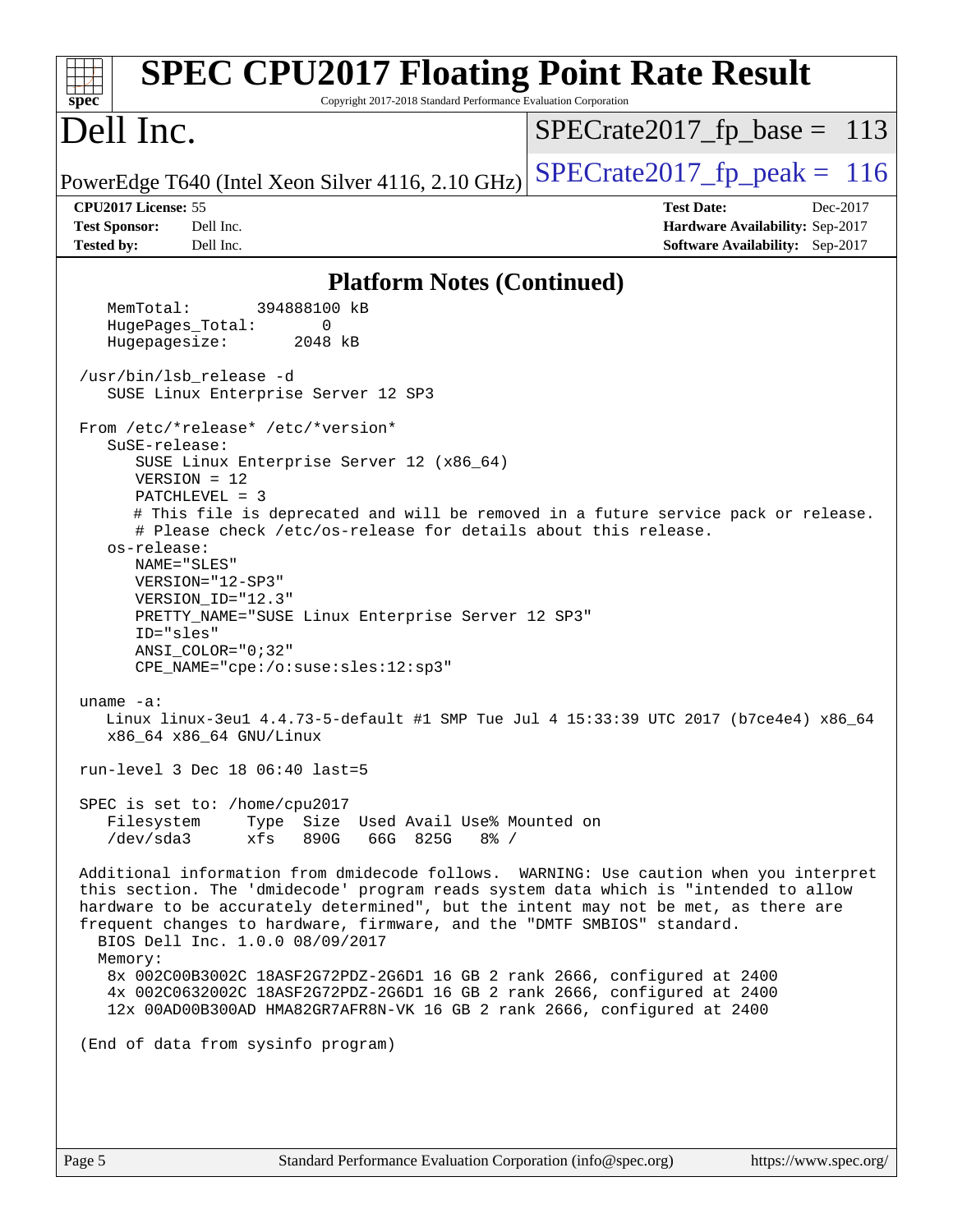| $spec^*$                                                                                                                                                                                      | <b>SPEC CPU2017 Floating Point Rate Result</b><br>Copyright 2017-2018 Standard Performance Evaluation Corporation |
|-----------------------------------------------------------------------------------------------------------------------------------------------------------------------------------------------|-------------------------------------------------------------------------------------------------------------------|
| Dell Inc.                                                                                                                                                                                     | $SPECrate2017_fp\_base = 113$                                                                                     |
| PowerEdge T640 (Intel Xeon Silver 4116, 2.10 GHz)                                                                                                                                             | $SPECTate2017$ _fp_peak = 116                                                                                     |
| CPU2017 License: 55<br><b>Test Sponsor:</b><br>Dell Inc.<br><b>Tested by:</b><br>Dell Inc.                                                                                                    | <b>Test Date:</b><br>Dec-2017<br>Hardware Availability: Sep-2017<br>Software Availability: Sep-2017               |
|                                                                                                                                                                                               | <b>Compiler Version Notes</b>                                                                                     |
| CC 519.1bm_r(base) 538.imagick_r(base, peak) 544.nab_r(base)                                                                                                                                  | ======================                                                                                            |
| _________________<br>icc (ICC) 18.0.0 20170811<br>Copyright (C) 1985-2017 Intel Corporation. All rights reserved.                                                                             |                                                                                                                   |
| CC<br>$519.1bm_r(peak) 544.nab_r(peak)$                                                                                                                                                       |                                                                                                                   |
| icc (ICC) 18.0.0 20170811<br>Copyright (C) 1985-2017 Intel Corporation. All rights reserved.                                                                                                  |                                                                                                                   |
| CXXC 508.namd_r(base) 510.parest_r(base)<br>--------------------------------------                                                                                                            |                                                                                                                   |
| icpc (ICC) 18.0.0 20170811<br>Copyright (C) 1985-2017 Intel Corporation. All rights reserved.                                                                                                 |                                                                                                                   |
| CXXC 508.namd_r(peak) 510.parest_r(peak)                                                                                                                                                      |                                                                                                                   |
| icpc (ICC) 18.0.0 20170811<br>Copyright (C) 1985-2017 Intel Corporation. All rights reserved.                                                                                                 |                                                                                                                   |
| 511.povray_r(base) 526.blender_r(base)<br>CC.                                                                                                                                                 |                                                                                                                   |
| icpc (ICC) 18.0.0 20170811<br>Copyright (C) 1985-2017 Intel Corporation. All rights reserved.<br>icc (ICC) 18.0.0 20170811                                                                    |                                                                                                                   |
| Copyright (C) 1985-2017 Intel Corporation. All rights reserved.                                                                                                                               |                                                                                                                   |
| 511.povray_r(peak) 526.blender_r(peak)<br>CC                                                                                                                                                  |                                                                                                                   |
| icpc (ICC) 18.0.0 20170811<br>Copyright (C) 1985-2017 Intel Corporation. All rights reserved.<br>icc (ICC) 18.0.0 20170811<br>Copyright (C) 1985-2017 Intel Corporation. All rights reserved. |                                                                                                                   |
|                                                                                                                                                                                               |                                                                                                                   |
|                                                                                                                                                                                               | (Continued on next page)                                                                                          |
| Page 6                                                                                                                                                                                        | Standard Performance Evaluation Corporation (info@spec.org)<br>https://www.spec.org/                              |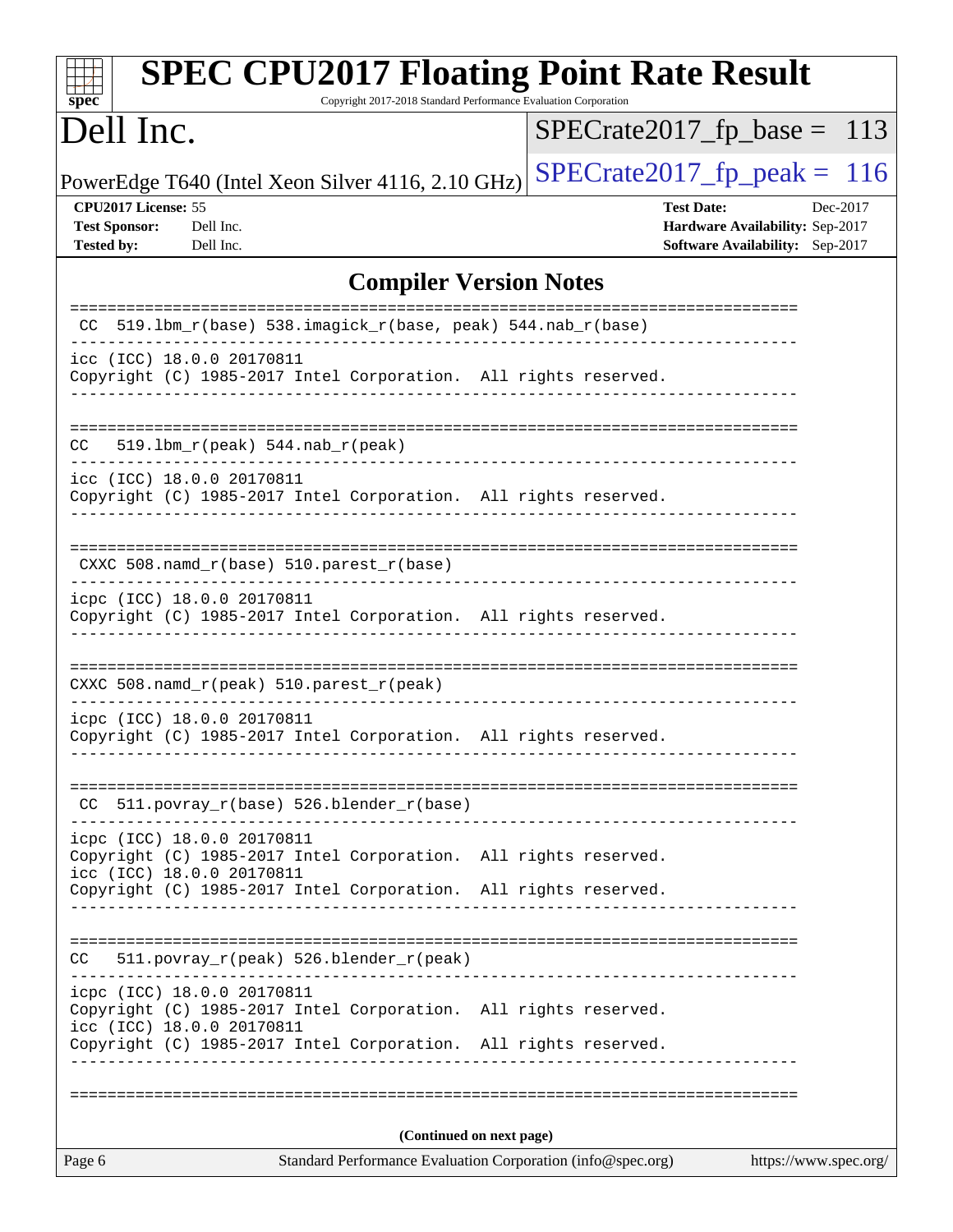| <b>SPEC CPU2017 Floating Point Rate Result</b><br>Copyright 2017-2018 Standard Performance Evaluation Corporation<br>spec <sup>®</sup> |                                                                                                     |
|----------------------------------------------------------------------------------------------------------------------------------------|-----------------------------------------------------------------------------------------------------|
| Dell Inc.                                                                                                                              | $SPECrate2017_fp\_base = 113$                                                                       |
| PowerEdge T640 (Intel Xeon Silver 4116, 2.10 GHz)                                                                                      | $SPECTate2017$ _fp_peak = 116                                                                       |
| CPU2017 License: 55<br><b>Test Sponsor:</b><br>Dell Inc.<br><b>Tested by:</b><br>Dell Inc.                                             | <b>Test Date:</b><br>Dec-2017<br>Hardware Availability: Sep-2017<br>Software Availability: Sep-2017 |
| <b>Compiler Version Notes (Continued)</b>                                                                                              |                                                                                                     |
| 507.cactuBSSN_r(base)<br>FC.                                                                                                           |                                                                                                     |
| icpc (ICC) 18.0.0 20170811<br>Copyright (C) 1985-2017 Intel Corporation. All rights reserved.<br>icc (ICC) 18.0.0 20170811             |                                                                                                     |
| Copyright (C) 1985-2017 Intel Corporation. All rights reserved.<br>ifort (IFORT) 18.0.0 20170811                                       |                                                                                                     |
| Copyright (C) 1985-2017 Intel Corporation. All rights reserved.                                                                        |                                                                                                     |
| 507.cactuBSSN_r(peak)<br>FC.                                                                                                           |                                                                                                     |
| icpc (ICC) 18.0.0 20170811<br>Copyright (C) 1985-2017 Intel Corporation. All rights reserved.<br>icc (ICC) 18.0.0 20170811             |                                                                                                     |
| Copyright (C) 1985-2017 Intel Corporation. All rights reserved.<br>ifort (IFORT) 18.0.0 20170811                                       |                                                                                                     |
| Copyright (C) 1985-2017 Intel Corporation. All rights reserved.                                                                        |                                                                                                     |
| 503.bwaves_r(base, peak) 549.fotonik3d_r(base, peak) 554.roms_r(base)<br>FC.                                                           |                                                                                                     |
| ifort (IFORT) 18.0.0 20170811<br>Copyright (C) 1985-2017 Intel Corporation. All rights reserved.                                       |                                                                                                     |
| $554.rows_r (peak)$<br>FC                                                                                                              |                                                                                                     |
| ifort (IFORT) 18.0.0 20170811<br>Copyright (C) 1985-2017 Intel Corporation. All rights reserved.                                       |                                                                                                     |
| $CC$ 521.wrf_r(base) 527.cam4_r(base)                                                                                                  | -----------------------------------                                                                 |
| ifort (IFORT) 18.0.0 20170811<br>Copyright (C) 1985-2017 Intel Corporation. All rights reserved.<br>icc (ICC) 18.0.0 20170811          |                                                                                                     |
| Copyright (C) 1985-2017 Intel Corporation. All rights reserved.                                                                        |                                                                                                     |
| $521.wrf_r(peak) 527.cam4_r(peak)$<br>CC.                                                                                              |                                                                                                     |
| (Continued on next page)                                                                                                               |                                                                                                     |
| Standard Performance Evaluation Corporation (info@spec.org)<br>Page 7                                                                  | https://www.spec.org/                                                                               |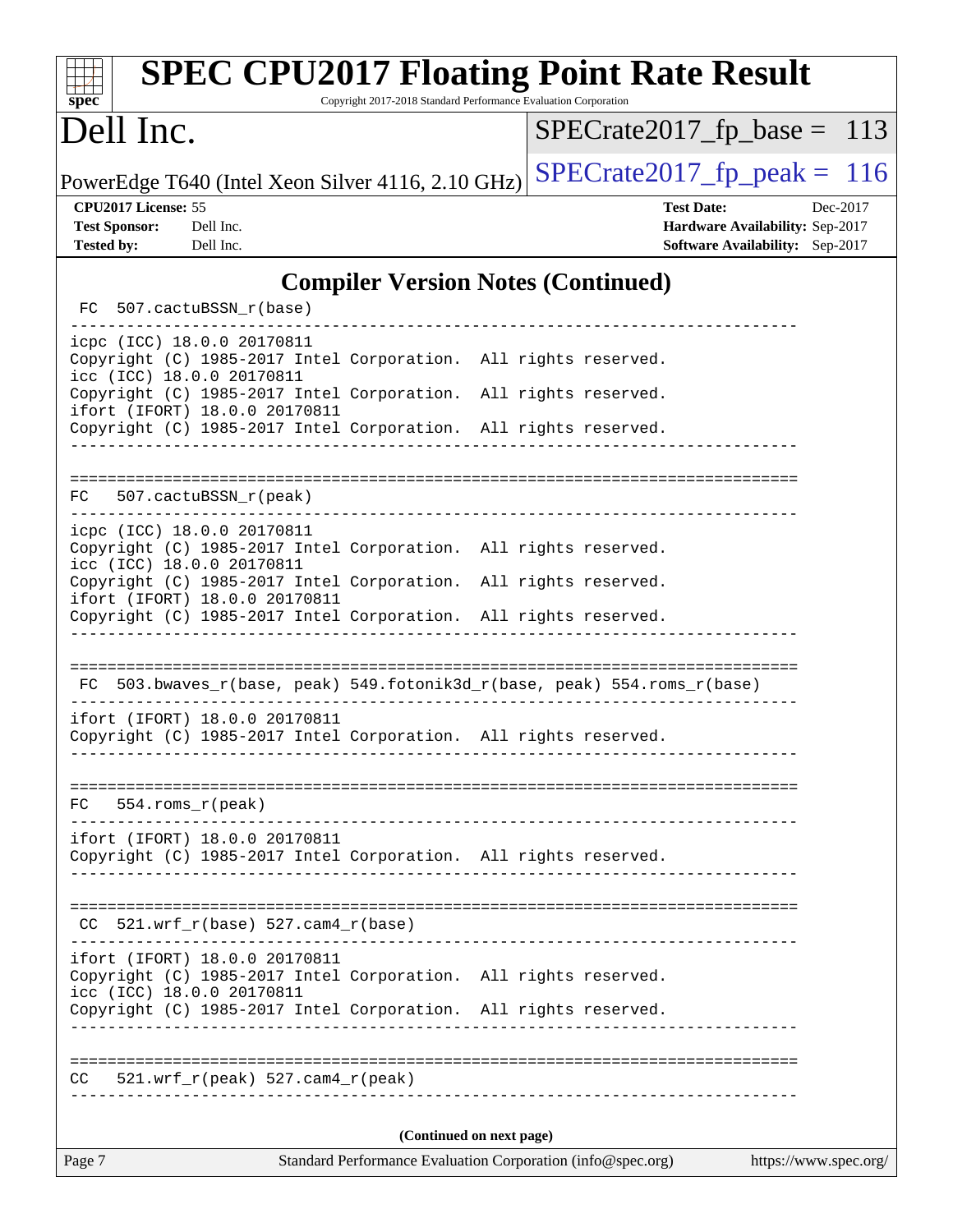|                            | <b>SPEC CPU2017 Floating Point Rate Result</b>                  |                                        |  |
|----------------------------|-----------------------------------------------------------------|----------------------------------------|--|
| $spec^*$<br>Dell Inc.      | Copyright 2017-2018 Standard Performance Evaluation Corporation | $SPECrate2017_fp\_base = 113$          |  |
|                            | PowerEdge T640 (Intel Xeon Silver 4116, 2.10 GHz)               | $SPECTate2017_fp\_peak = 116$          |  |
| <b>CPU2017 License: 55</b> |                                                                 | <b>Test Date:</b><br>Dec-2017          |  |
| <b>Test Sponsor:</b>       | Dell Inc.                                                       | Hardware Availability: Sep-2017        |  |
| <b>Tested by:</b>          | Dell Inc.                                                       | <b>Software Availability:</b> Sep-2017 |  |
|                            |                                                                 |                                        |  |

#### **[Compiler Version Notes \(Continued\)](http://www.spec.org/auto/cpu2017/Docs/result-fields.html#CompilerVersionNotes)**

ifort (IFORT) 18.0.0 20170811 Copyright (C) 1985-2017 Intel Corporation. All rights reserved. icc (ICC) 18.0.0 20170811 Copyright (C) 1985-2017 Intel Corporation. All rights reserved. ------------------------------------------------------------------------------

# **[Base Compiler Invocation](http://www.spec.org/auto/cpu2017/Docs/result-fields.html#BaseCompilerInvocation)**

[C++ benchmarks:](http://www.spec.org/auto/cpu2017/Docs/result-fields.html#CXXbenchmarks) [icpc](http://www.spec.org/cpu2017/results/res2018q1/cpu2017-20171222-01944.flags.html#user_CXXbase_intel_icpc_18.0_c510b6838c7f56d33e37e94d029a35b4a7bccf4766a728ee175e80a419847e808290a9b78be685c44ab727ea267ec2f070ec5dc83b407c0218cded6866a35d07)

[Fortran benchmarks](http://www.spec.org/auto/cpu2017/Docs/result-fields.html#Fortranbenchmarks): [ifort](http://www.spec.org/cpu2017/results/res2018q1/cpu2017-20171222-01944.flags.html#user_FCbase_intel_ifort_18.0_8111460550e3ca792625aed983ce982f94888b8b503583aa7ba2b8303487b4d8a21a13e7191a45c5fd58ff318f48f9492884d4413fa793fd88dd292cad7027ca)

[Benchmarks using both Fortran and C](http://www.spec.org/auto/cpu2017/Docs/result-fields.html#BenchmarksusingbothFortranandC): [ifort](http://www.spec.org/cpu2017/results/res2018q1/cpu2017-20171222-01944.flags.html#user_CC_FCbase_intel_ifort_18.0_8111460550e3ca792625aed983ce982f94888b8b503583aa7ba2b8303487b4d8a21a13e7191a45c5fd58ff318f48f9492884d4413fa793fd88dd292cad7027ca) [icc](http://www.spec.org/cpu2017/results/res2018q1/cpu2017-20171222-01944.flags.html#user_CC_FCbase_intel_icc_18.0_66fc1ee009f7361af1fbd72ca7dcefbb700085f36577c54f309893dd4ec40d12360134090235512931783d35fd58c0460139e722d5067c5574d8eaf2b3e37e92)

[Benchmarks using both C and C++](http://www.spec.org/auto/cpu2017/Docs/result-fields.html#BenchmarksusingbothCandCXX): [icpc](http://www.spec.org/cpu2017/results/res2018q1/cpu2017-20171222-01944.flags.html#user_CC_CXXbase_intel_icpc_18.0_c510b6838c7f56d33e37e94d029a35b4a7bccf4766a728ee175e80a419847e808290a9b78be685c44ab727ea267ec2f070ec5dc83b407c0218cded6866a35d07) [icc](http://www.spec.org/cpu2017/results/res2018q1/cpu2017-20171222-01944.flags.html#user_CC_CXXbase_intel_icc_18.0_66fc1ee009f7361af1fbd72ca7dcefbb700085f36577c54f309893dd4ec40d12360134090235512931783d35fd58c0460139e722d5067c5574d8eaf2b3e37e92)

[Benchmarks using Fortran, C, and C++:](http://www.spec.org/auto/cpu2017/Docs/result-fields.html#BenchmarksusingFortranCandCXX) [icpc](http://www.spec.org/cpu2017/results/res2018q1/cpu2017-20171222-01944.flags.html#user_CC_CXX_FCbase_intel_icpc_18.0_c510b6838c7f56d33e37e94d029a35b4a7bccf4766a728ee175e80a419847e808290a9b78be685c44ab727ea267ec2f070ec5dc83b407c0218cded6866a35d07) [icc](http://www.spec.org/cpu2017/results/res2018q1/cpu2017-20171222-01944.flags.html#user_CC_CXX_FCbase_intel_icc_18.0_66fc1ee009f7361af1fbd72ca7dcefbb700085f36577c54f309893dd4ec40d12360134090235512931783d35fd58c0460139e722d5067c5574d8eaf2b3e37e92) [ifort](http://www.spec.org/cpu2017/results/res2018q1/cpu2017-20171222-01944.flags.html#user_CC_CXX_FCbase_intel_ifort_18.0_8111460550e3ca792625aed983ce982f94888b8b503583aa7ba2b8303487b4d8a21a13e7191a45c5fd58ff318f48f9492884d4413fa793fd88dd292cad7027ca)

## **[Base Portability Flags](http://www.spec.org/auto/cpu2017/Docs/result-fields.html#BasePortabilityFlags)**

 503.bwaves\_r: [-DSPEC\\_LP64](http://www.spec.org/cpu2017/results/res2018q1/cpu2017-20171222-01944.flags.html#suite_basePORTABILITY503_bwaves_r_DSPEC_LP64) 507.cactuBSSN\_r: [-DSPEC\\_LP64](http://www.spec.org/cpu2017/results/res2018q1/cpu2017-20171222-01944.flags.html#suite_basePORTABILITY507_cactuBSSN_r_DSPEC_LP64) 508.namd\_r: [-DSPEC\\_LP64](http://www.spec.org/cpu2017/results/res2018q1/cpu2017-20171222-01944.flags.html#suite_basePORTABILITY508_namd_r_DSPEC_LP64) 510.parest\_r: [-DSPEC\\_LP64](http://www.spec.org/cpu2017/results/res2018q1/cpu2017-20171222-01944.flags.html#suite_basePORTABILITY510_parest_r_DSPEC_LP64) 511.povray\_r: [-DSPEC\\_LP64](http://www.spec.org/cpu2017/results/res2018q1/cpu2017-20171222-01944.flags.html#suite_basePORTABILITY511_povray_r_DSPEC_LP64) 519.lbm\_r: [-DSPEC\\_LP64](http://www.spec.org/cpu2017/results/res2018q1/cpu2017-20171222-01944.flags.html#suite_basePORTABILITY519_lbm_r_DSPEC_LP64) 521.wrf\_r: [-DSPEC\\_LP64](http://www.spec.org/cpu2017/results/res2018q1/cpu2017-20171222-01944.flags.html#suite_basePORTABILITY521_wrf_r_DSPEC_LP64) [-DSPEC\\_CASE\\_FLAG](http://www.spec.org/cpu2017/results/res2018q1/cpu2017-20171222-01944.flags.html#b521.wrf_r_baseCPORTABILITY_DSPEC_CASE_FLAG) [-convert big\\_endian](http://www.spec.org/cpu2017/results/res2018q1/cpu2017-20171222-01944.flags.html#user_baseFPORTABILITY521_wrf_r_convert_big_endian_c3194028bc08c63ac5d04de18c48ce6d347e4e562e8892b8bdbdc0214820426deb8554edfa529a3fb25a586e65a3d812c835984020483e7e73212c4d31a38223) 526.blender\_r: [-DSPEC\\_LP64](http://www.spec.org/cpu2017/results/res2018q1/cpu2017-20171222-01944.flags.html#suite_basePORTABILITY526_blender_r_DSPEC_LP64) [-DSPEC\\_LINUX](http://www.spec.org/cpu2017/results/res2018q1/cpu2017-20171222-01944.flags.html#b526.blender_r_baseCPORTABILITY_DSPEC_LINUX) [-funsigned-char](http://www.spec.org/cpu2017/results/res2018q1/cpu2017-20171222-01944.flags.html#user_baseCPORTABILITY526_blender_r_force_uchar_40c60f00ab013830e2dd6774aeded3ff59883ba5a1fc5fc14077f794d777847726e2a5858cbc7672e36e1b067e7e5c1d9a74f7176df07886a243d7cc18edfe67) 527.cam4\_r: [-DSPEC\\_LP64](http://www.spec.org/cpu2017/results/res2018q1/cpu2017-20171222-01944.flags.html#suite_basePORTABILITY527_cam4_r_DSPEC_LP64) [-DSPEC\\_CASE\\_FLAG](http://www.spec.org/cpu2017/results/res2018q1/cpu2017-20171222-01944.flags.html#b527.cam4_r_baseCPORTABILITY_DSPEC_CASE_FLAG) 538.imagick\_r: [-DSPEC\\_LP64](http://www.spec.org/cpu2017/results/res2018q1/cpu2017-20171222-01944.flags.html#suite_basePORTABILITY538_imagick_r_DSPEC_LP64) 544.nab\_r: [-DSPEC\\_LP64](http://www.spec.org/cpu2017/results/res2018q1/cpu2017-20171222-01944.flags.html#suite_basePORTABILITY544_nab_r_DSPEC_LP64) 549.fotonik3d\_r: [-DSPEC\\_LP64](http://www.spec.org/cpu2017/results/res2018q1/cpu2017-20171222-01944.flags.html#suite_basePORTABILITY549_fotonik3d_r_DSPEC_LP64) 554.roms\_r: [-DSPEC\\_LP64](http://www.spec.org/cpu2017/results/res2018q1/cpu2017-20171222-01944.flags.html#suite_basePORTABILITY554_roms_r_DSPEC_LP64)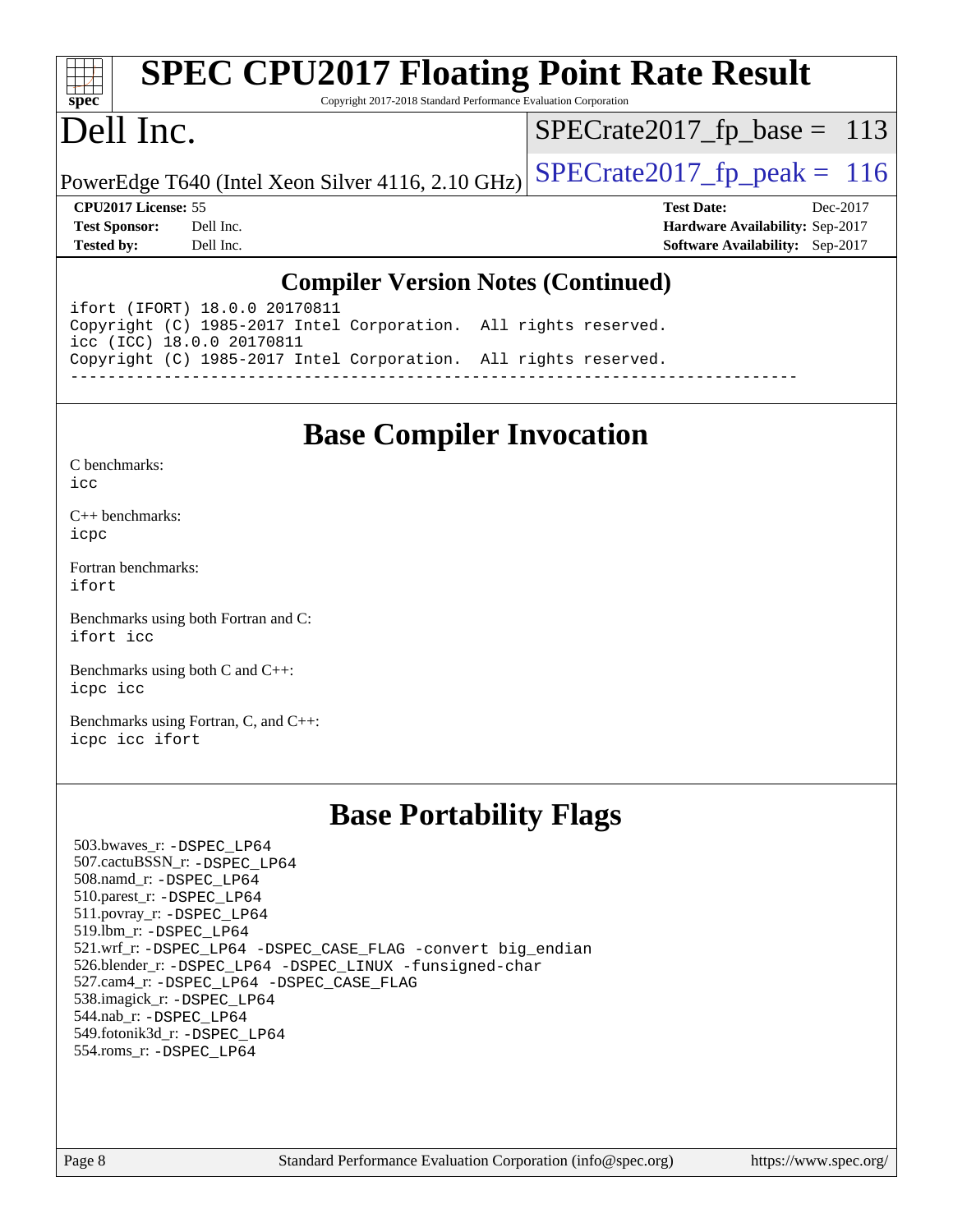| <b>SPEC CPU2017 Floating Point Rate Result</b><br>spec <sup>®</sup><br>Copyright 2017-2018 Standard Performance Evaluation Corporation                                              |                                                                                                     |
|-------------------------------------------------------------------------------------------------------------------------------------------------------------------------------------|-----------------------------------------------------------------------------------------------------|
| Dell Inc.                                                                                                                                                                           | $SPECrate2017_fp\_base = 113$                                                                       |
| PowerEdge T640 (Intel Xeon Silver 4116, 2.10 GHz)                                                                                                                                   | $SPECrate2017fp peak = 116$                                                                         |
| CPU2017 License: 55<br><b>Test Sponsor:</b><br>Dell Inc.<br><b>Tested by:</b><br>Dell Inc.                                                                                          | <b>Test Date:</b><br>Dec-2017<br>Hardware Availability: Sep-2017<br>Software Availability: Sep-2017 |
| <b>Base Optimization Flags</b>                                                                                                                                                      |                                                                                                     |
| C benchmarks:<br>-xCORE-AVX2 -ipo -03 -no-prec-div -qopt-prefetch -ffinite-math-only<br>-qopt-mem-layout-trans=3                                                                    |                                                                                                     |
| $C++$ benchmarks:<br>-xCORE-AVX2 -ipo -03 -no-prec-div -qopt-prefetch -ffinite-math-only<br>-qopt-mem-layout-trans=3                                                                |                                                                                                     |
| Fortran benchmarks:<br>-xCORE-AVX2 -ipo -03 -no-prec-div -qopt-prefetch -ffinite-math-only<br>-qopt-mem-layout-trans=3 -nostandard-realloc-lhs -align array32byte                   |                                                                                                     |
| Benchmarks using both Fortran and C:<br>-xCORE-AVX2 -ipo -03 -no-prec-div -qopt-prefetch -ffinite-math-only<br>-qopt-mem-layout-trans=3 -nostandard-realloc-lhs -align array32byte  |                                                                                                     |
| Benchmarks using both C and C++:<br>-xCORE-AVX2 -ipo -03 -no-prec-div -qopt-prefetch -ffinite-math-only<br>-qopt-mem-layout-trans=3                                                 |                                                                                                     |
| Benchmarks using Fortran, C, and C++:<br>-xCORE-AVX2 -ipo -03 -no-prec-div -qopt-prefetch -ffinite-math-only<br>-qopt-mem-layout-trans=3 -nostandard-realloc-lhs -align array32byte |                                                                                                     |
| <b>Base Other Flags</b>                                                                                                                                                             |                                                                                                     |
| C benchmarks:<br>$-m64 - std= c11$                                                                                                                                                  |                                                                                                     |
| $C++$ benchmarks:<br>-m64                                                                                                                                                           |                                                                                                     |
| Fortran benchmarks:<br>-m64                                                                                                                                                         |                                                                                                     |
| Benchmarks using both Fortran and C:<br>$-m64 - std= c11$                                                                                                                           |                                                                                                     |
| Benchmarks using both C and C++:<br>$-m64 - std= c11$                                                                                                                               |                                                                                                     |
| Benchmarks using Fortran, C, and C++:<br>$-m64 - std= c11$                                                                                                                          |                                                                                                     |
| $P_3$ <sub>o</sub> $\alpha$ <sup>Q</sup><br>Standard Performance Evaluation Corporation $(info@spec.org)$                                                                           | https://www.spec.org/                                                                               |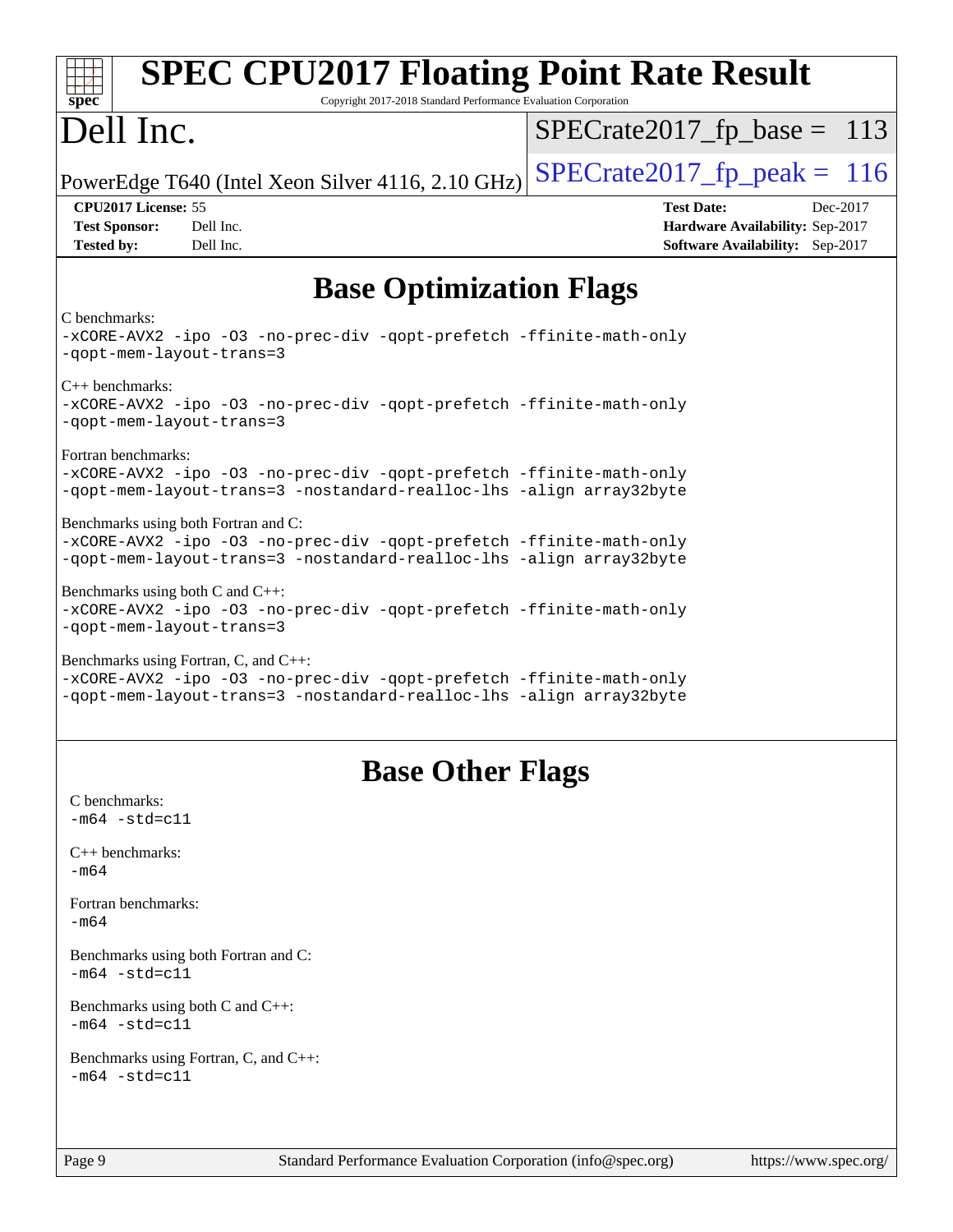| <b>SPEC CPU2017 Floating Point Rate Result</b>                                       |                                 |
|--------------------------------------------------------------------------------------|---------------------------------|
| Copyright 2017-2018 Standard Performance Evaluation Corporation<br>spec <sup>®</sup> |                                 |
| Dell Inc.                                                                            | $SPECrate2017_fp\_base = 113$   |
| PowerEdge T640 (Intel Xeon Silver 4116, 2.10 GHz)                                    | $SPECrate2017_fp\_peak = 116$   |
| CPU2017 License: 55                                                                  | <b>Test Date:</b><br>Dec-2017   |
| <b>Test Sponsor:</b><br>Dell Inc.                                                    | Hardware Availability: Sep-2017 |
| Tested by:<br>Dell Inc.                                                              | Software Availability: Sep-2017 |
| <b>Peak Compiler Invocation</b>                                                      |                                 |
| C benchmarks:<br>licc                                                                |                                 |
| $C_{++}$ benchmarks:<br>icpc                                                         |                                 |
| Fortran benchmarks:<br>ifort                                                         |                                 |
| Benchmarks using both Fortran and C:<br>ifort icc                                    |                                 |
| Benchmarks using both C and C++:<br>icpc icc                                         |                                 |
| Benchmarks using Fortran, C, and C++:<br>icpc icc ifort                              |                                 |
| <b>Peak Portability Flags</b><br>Same as Base Portability Flags                      |                                 |

# **[Peak Optimization Flags](http://www.spec.org/auto/cpu2017/Docs/result-fields.html#PeakOptimizationFlags)**

[C benchmarks](http://www.spec.org/auto/cpu2017/Docs/result-fields.html#Cbenchmarks):

| $519.$ lbm_r: -prof-qen(pass 1) -prof-use(pass 2) -ipo -xCORE-AVX2 -03<br>-no-prec-div -gopt-prefetch -ffinite-math-only<br>-gopt-mem-layout-trans=3             |  |
|------------------------------------------------------------------------------------------------------------------------------------------------------------------|--|
| 538.imagick_r: -xCORE-AVX2 -ipo -03 -no-prec-div -qopt-prefetch<br>-ffinite-math-only -gopt-mem-layout-trans=3                                                   |  |
| $544$ .nab_r: Same as $519$ .lbm r                                                                                                                               |  |
| $C_{++}$ benchmarks:<br>$-prof-qen(pass 1) -prof-use(pass 2) -ipo -xCORE-AVX2 -O3$<br>-no-prec-div -qopt-prefetch -ffinite-math-only<br>-gopt-mem-layout-trans=3 |  |
| Fortran benchmarks:                                                                                                                                              |  |
| (Continued on next page)                                                                                                                                         |  |

Page 10 Standard Performance Evaluation Corporation [\(info@spec.org\)](mailto:info@spec.org) <https://www.spec.org/>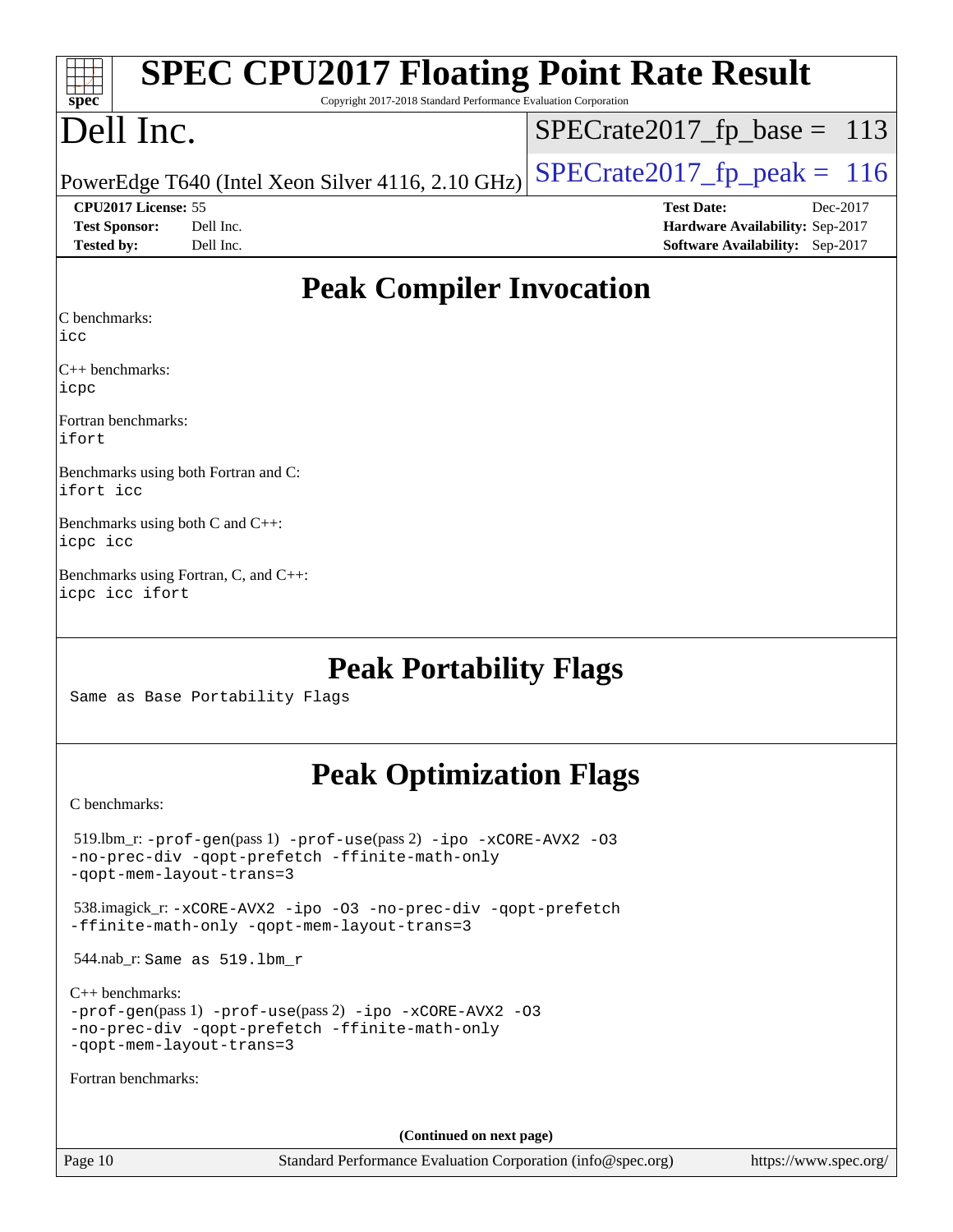|                                                                  | <b>SPEC CPU2017 Floating Point Rate Result</b>                                                                                                                                                                             |                   |                                                                                |
|------------------------------------------------------------------|----------------------------------------------------------------------------------------------------------------------------------------------------------------------------------------------------------------------------|-------------------|--------------------------------------------------------------------------------|
| spec <sup>®</sup>                                                | Copyright 2017-2018 Standard Performance Evaluation Corporation                                                                                                                                                            |                   |                                                                                |
| Dell Inc.                                                        |                                                                                                                                                                                                                            |                   | $SPECrate2017_fp\_base = 113$                                                  |
|                                                                  | PowerEdge T640 (Intel Xeon Silver 4116, 2.10 GHz)                                                                                                                                                                          |                   | $SPECrate2017_fp\_peak = 116$                                                  |
| CPU2017 License: 55<br><b>Test Sponsor:</b><br><b>Tested by:</b> | Dell Inc.<br>Dell Inc.                                                                                                                                                                                                     | <b>Test Date:</b> | Dec-2017<br>Hardware Availability: Sep-2017<br>Software Availability: Sep-2017 |
|                                                                  | <b>Peak Optimization Flags (Continued)</b>                                                                                                                                                                                 |                   |                                                                                |
|                                                                  | 503.bwaves_r: -xCORE-AVX2 -ipo -03 -no-prec-div -qopt-prefetch<br>-ffinite-math-only -qopt-mem-layout-trans=3<br>-nostandard-realloc-lhs -align array32byte                                                                |                   |                                                                                |
|                                                                  | 549.fotonik3d_r: Same as 503.bwaves_r                                                                                                                                                                                      |                   |                                                                                |
| -align array32byte                                               | $554$ .roms_r: -prof-qen(pass 1) -prof-use(pass 2) -ipo -xCORE-AVX2 -03<br>-no-prec-div -qopt-prefetch -ffinite-math-only<br>-gopt-mem-layout-trans=3 -nostandard-realloc-lhs                                              |                   |                                                                                |
|                                                                  | Benchmarks using both Fortran and C:<br>-prof-gen(pass 1) -prof-use(pass 2) -ipo -xCORE-AVX2 -03<br>-no-prec-div -qopt-prefetch -ffinite-math-only<br>-qopt-mem-layout-trans=3 -nostandard-realloc-lhs -align array32byte  |                   |                                                                                |
|                                                                  | Benchmarks using both C and C++:<br>-prof-gen(pass 1) -prof-use(pass 2) -ipo -xCORE-AVX2 -03<br>-no-prec-div -qopt-prefetch -ffinite-math-only<br>-gopt-mem-layout-trans=3                                                 |                   |                                                                                |
|                                                                  | Benchmarks using Fortran, C, and C++:<br>-prof-gen(pass 1) -prof-use(pass 2) -ipo -xCORE-AVX2 -03<br>-no-prec-div -qopt-prefetch -ffinite-math-only<br>-qopt-mem-layout-trans=3 -nostandard-realloc-lhs -align array32byte |                   |                                                                                |
|                                                                  | <b>Peak Other Flags</b>                                                                                                                                                                                                    |                   |                                                                                |
| C benchmarks:<br>$-m64 - std= c11$                               |                                                                                                                                                                                                                            |                   |                                                                                |
| $C++$ benchmarks:<br>$-m64$                                      |                                                                                                                                                                                                                            |                   |                                                                                |
| Fortran benchmarks:<br>$-m64$                                    |                                                                                                                                                                                                                            |                   |                                                                                |
| $-m64 - std= c11$                                                | Benchmarks using both Fortran and C:                                                                                                                                                                                       |                   |                                                                                |
| $-m64 - std= c11$                                                | Benchmarks using both C and C++:                                                                                                                                                                                           |                   |                                                                                |
|                                                                  | (Continued on next page)                                                                                                                                                                                                   |                   |                                                                                |
| Page 11                                                          | Standard Performance Evaluation Corporation (info@spec.org)                                                                                                                                                                |                   | https://www.spec.org/                                                          |